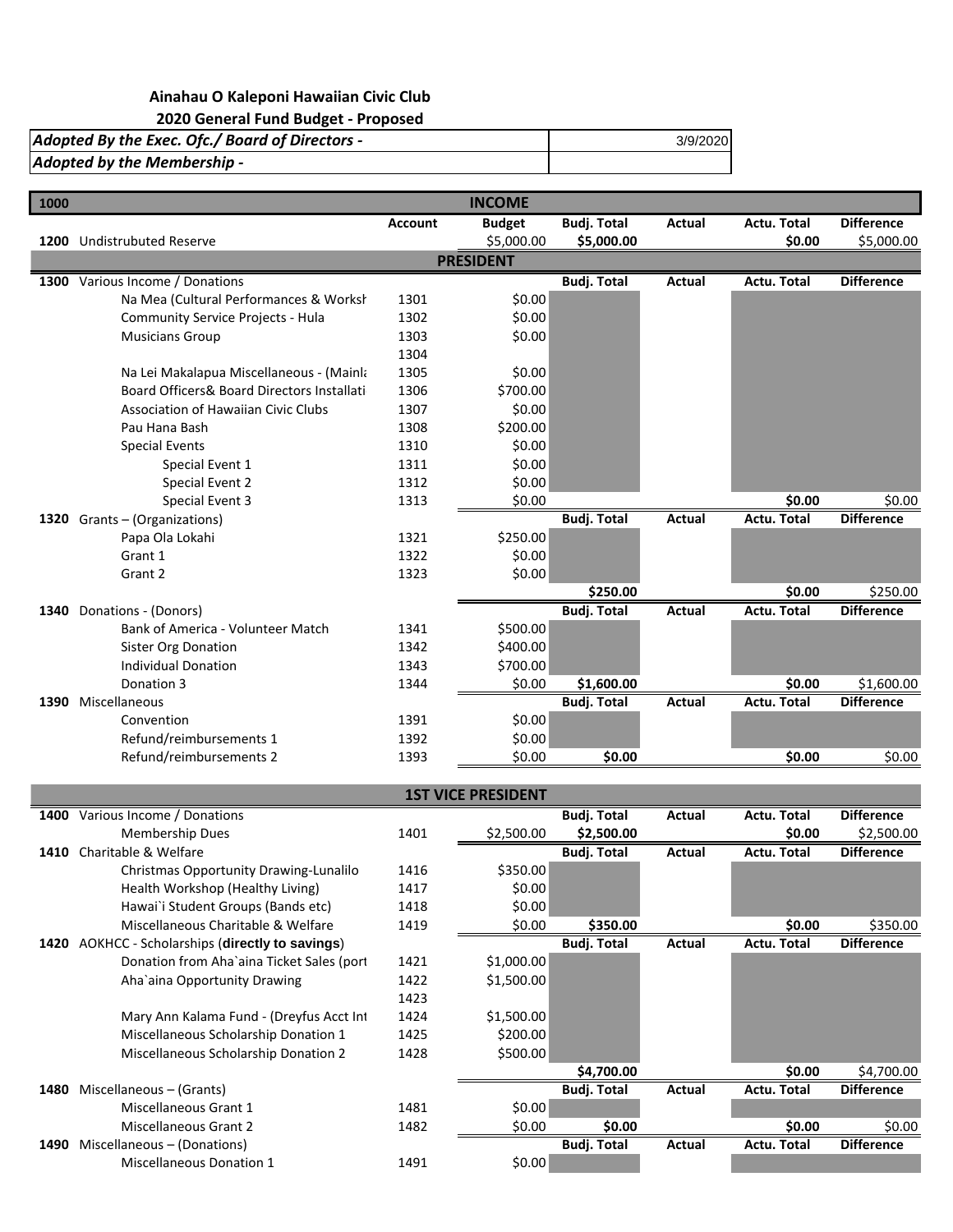Miscellaneous Donation 2 1492 \$0.00 **\$0.00 \$0.00** \$0.00

|      |                                                 |                     | <b>2ND VICE PRESIDENT</b> |                    |               |                    |                   |
|------|-------------------------------------------------|---------------------|---------------------------|--------------------|---------------|--------------------|-------------------|
| 1610 | 2ND VICE PRESIDENT - Various Income / Donations |                     |                           | <b>Budj. Total</b> | Actual        | Actu. Total        | <b>Difference</b> |
|      | Donations - (Donors)                            |                     |                           | <b>Budj. Total</b> | Actual        | <b>Actu. Total</b> | <b>Difference</b> |
|      | Movie Night Donation (above tix)                | 1612                | \$100.00                  |                    |               |                    |                   |
|      | Donations - Personal                            | 1613                | \$200.00                  |                    |               |                    |                   |
|      | Donations - Na Mea Hawai'i - (Cultural Ar       | 1614                | \$0.00                    |                    |               |                    |                   |
|      | Garage Sale                                     | 1615                | \$0.00                    |                    |               |                    |                   |
|      | PHIP AOP Kokua                                  | 1617                | \$200.00                  |                    |               |                    |                   |
|      | Donation 2                                      | 1618                |                           | \$500.00           |               | \$0.00             | \$500.00          |
| 1620 | Ho'olaule'a - Alondra Park Festival             |                     |                           | <b>Budj. Total</b> | Actual        | <b>Actu. Total</b> | <b>Difference</b> |
|      | <b>Subcontractors</b>                           | 1621                | \$1,500.00                |                    |               |                    |                   |
|      | <b>HICCSC Opportunity Drawing</b>               | 1622                | \$200.00                  |                    |               |                    |                   |
|      | Food Booth - (Sales)                            | 1623                | \$13,000.00               |                    |               |                    |                   |
|      |                                                 | 1624                | \$0.00                    |                    |               |                    |                   |
|      | <b>Booth Decoration</b>                         | 1625                | \$50.00                   |                    |               |                    |                   |
|      | Miscellaneous                                   | 1626                | \$0.00                    | \$14,750.00        |               | \$0.00             | \$14,750.00       |
|      | 1640 AOKHCC `Aha`aina                           |                     |                           | <b>Budj. Total</b> | <b>Actual</b> | <b>Actu. Total</b> | <b>Difference</b> |
|      | Ticket Sales - Dinner & Performance             | 1641                | \$12,000.00               |                    |               |                    |                   |
|      | Beverage Sales - Alcoholic & Non-alcohol        | 1642                | \$1,500.00                |                    |               |                    |                   |
|      | Pupu (Snacks) - Sales                           | 1643                | \$300.00                  |                    |               |                    |                   |
|      | Lei $-$ (Sales)                                 | 1644                | \$100.00                  |                    |               |                    |                   |
|      | Donations                                       | 1647                | \$100.00                  |                    |               |                    |                   |
|      | Security Refund                                 | 1648                | \$0.00                    |                    |               |                    |                   |
|      | Miscellaneous                                   | 1649                |                           | \$14,000.00        |               | \$0.00             | \$14,000.00       |
|      | 1660 Bingo Night                                |                     |                           | <b>Budj. Total</b> | <b>Actual</b> | <b>Actu. Total</b> | <b>Difference</b> |
|      | <b>Table Sales</b>                              | 1661                | \$<br>1,500.00            |                    |               |                    |                   |
|      | <b>Food Sales</b>                               | 1662                | \$<br>1,000.00            |                    |               |                    |                   |
|      | Miscellaneous                                   | 1669                |                           | \$2,500.00         |               | \$0.00             | \$2,500.00        |
| 1670 | Pacific Islander Festival Orange County         |                     |                           | <b>Budj. Total</b> | <b>Actual</b> | <b>Actu. Total</b> | <b>Difference</b> |
|      | Food Booth - (Sales)                            | 1671                | \$0.00                    |                    |               |                    |                   |
|      | Miscellaneous                                   | 1672                | \$0.00                    | \$0.00             |               | \$0.00             | \$0.00            |
| 1690 | Miscellaneous                                   |                     |                           | <b>Budj. Total</b> | <b>Actual</b> | <b>Actu. Total</b> | <b>Difference</b> |
|      | Na Mea Fundraisers                              |                     |                           |                    |               |                    |                   |
|      | Catering                                        | 1691                | \$0.00                    |                    |               |                    |                   |
|      | Kalua / Laulau / Poi                            | 1692                | \$300.00                  |                    |               |                    |                   |
|      | Boutiques - (Bake Sale)                         | 1693                | \$800.00                  |                    |               |                    |                   |
|      | Tee Shirt - (Sales)                             | 1694                | \$150.00                  |                    |               |                    |                   |
|      | Plate Lunch                                     | 1695                | \$0.00                    |                    |               |                    |                   |
|      | Movie Night Tix                                 | 1696                | \$0.00                    |                    |               |                    |                   |
|      | <b>Special Events</b>                           | 1697                | \$500.00                  |                    |               |                    |                   |
|      | Miscellaneous Income                            | 1699                | \$0.00                    | \$1,750.00         |               | \$0.00             | \$1,750.00        |
|      |                                                 | <b>Total Income</b> |                           | \$42,900.00        |               | \$0.00             | \$42,900.00       |

**2000**

**EXPENSES**

|      | <b>PRESIDENT</b>                         |      |          |                    |        |                    |                   |  |  |
|------|------------------------------------------|------|----------|--------------------|--------|--------------------|-------------------|--|--|
| 2300 | Various Expenses from Income / Donations |      |          | <b>Budj. Total</b> | Actual | <b>Actu. Total</b> | <b>Difference</b> |  |  |
|      | Na Mea (Cultural Performances & Worksh   | 2301 | \$0.00   |                    |        |                    |                   |  |  |
|      | (Wintersburg Makana)<br>Hula             | 2302 | \$500.00 |                    |        |                    |                   |  |  |
|      | <b>Musicians Group</b>                   | 2303 | \$0.00   |                    |        |                    |                   |  |  |
|      | Aquarium of the Pacific                  | 2305 | \$0.00   |                    |        |                    |                   |  |  |
|      | Pau Hana                                 | 2307 | \$500.00 |                    |        |                    |                   |  |  |
|      |                                          |      |          | \$1,000.00         |        | \$0.00             | \$1,000.00        |  |  |
|      | 2320 Grants - (Organizations)            |      |          | <b>Budj. Total</b> | Actual | <b>Actu. Total</b> | <b>Difference</b> |  |  |
|      | Grant 1                                  | 2324 | \$0.00   |                    |        |                    |                   |  |  |
|      | Grant 2                                  | 2325 | \$0.00   | \$0.00             |        | \$0.00             | \$0.00            |  |  |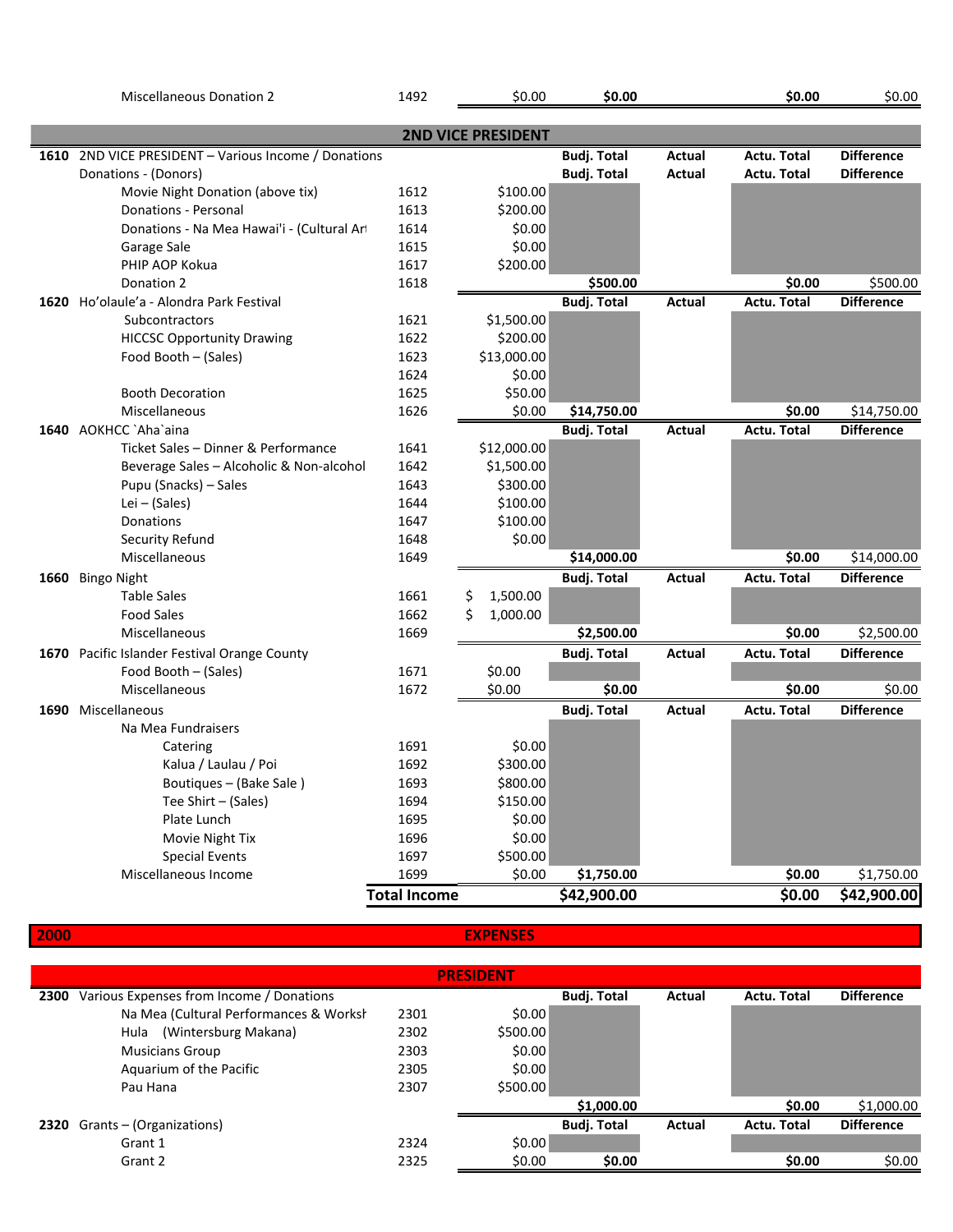|      | 2330 Organizational Memberships                       |      |            | <b>Budj. Total</b> | Actual | Actu. Total        | <b>Difference</b> |
|------|-------------------------------------------------------|------|------------|--------------------|--------|--------------------|-------------------|
|      | <b>HICCSC Membership Dues</b>                         | 2331 | \$150.00   |                    |        |                    |                   |
|      | Membership 1                                          | 2332 | \$0.00     | \$150.00           |        | \$0.00             | \$150.00          |
| 2350 | Association of Hawaiian Civic Clubs - (AHCC)          |      |            | <b>Budj. Total</b> | Actual | <b>Actu. Total</b> | <b>Difference</b> |
|      | Delegates - Traveling Allowance*                      | 2351 | \$2,000.00 |                    |        |                    |                   |
|      | AHCC per Capita Fees (\$5/Member)                     | 2352 | \$600.00   |                    |        |                    |                   |
|      | President's Traveling Allowance*                      | 2353 | \$900.00   |                    |        |                    |                   |
|      | Membership Registration Fees - ( $@$ \$50.0           | 2355 | \$600.00   |                    |        |                    |                   |
|      | Admininstration - Copy, Printing, Program             | 2356 | \$0.00     |                    |        |                    |                   |
|      | Postage/Shipping/Baggage                              | 2357 | \$0.00     |                    |        |                    |                   |
|      | Makana (gift) to AHCC Host Council                    | 2359 | \$50.00    |                    |        |                    |                   |
|      |                                                       |      |            | \$4,150.00         |        | \$0.00             | \$4,150.00        |
|      | *-Denotes Travel allowances for President & Delegates |      |            | <b>Budj. Total</b> | Actual | <b>Actu. Total</b> | <b>Difference</b> |
| 2370 | Na Lei Makalapua - (Mainland Council)                 |      |            |                    |        |                    |                   |
|      | <b>Member Assement</b>                                | 2371 | \$150.00   |                    |        |                    |                   |
|      | Membership Dues per Capita @ \$4.00                   | 2372 | \$500.00   |                    |        |                    |                   |
|      | Travel Allowance (3 Delegates)                        | 2373 | \$400.00   |                    |        |                    |                   |
|      | Makana (gift) to Host - (Quarterly Meetin             | 2374 | \$0.00     |                    |        |                    |                   |
|      |                                                       |      |            | \$1,050.00         |        | \$0.00             | \$1,050.00        |
| 2390 | Miscellaneous President                               |      |            | <b>Budj. Total</b> | Actual | Actu. Total        | <b>Difference</b> |
|      | Awards/Recognition – Certificates & Pres              | 2391 | \$20.00    |                    |        |                    |                   |
|      | <b>Storage Shed Rental</b>                            | 2392 | \$5,000.00 |                    |        |                    |                   |
|      | Organization Insurance                                | 2393 | \$530.00   |                    |        |                    |                   |
|      | Professional Financial Services (Audit)               | 2394 | \$900.00   |                    |        |                    |                   |
|      | Installation Luncheon                                 | 2395 | \$802.00   |                    |        |                    |                   |
|      | Board Meeting (Dec. Meeting)                          | 2396 | \$250.00   |                    |        |                    |                   |
|      | D&O Insurance                                         |      | \$600.00   |                    |        |                    |                   |
|      | <b>Meeting Room Rental</b>                            | 2398 | \$267.00   |                    |        |                    |                   |
|      | <b>Miscellaneous Items</b>                            | 2399 | \$0.00     | \$8,369.00         |        | \$0.00             | \$8,369.00        |
|      |                                                       |      |            |                    |        |                    |                   |

**2400** Various Income / Donations **Budj. Total Actual Actu. Total Difference** Membership 2401 \$100.00 **\$100.00 \$0.00** \$100.00 **2410** Charitable & Welfare **Budj. Total Actual Actu. Total Difference** Christmas Party 2411 \$0.00 Christmas Stocking Fabric & Suppli 2412 \$100.00 Stocking Fillers- (Gifts for Children) 2413 \$0.00 Food and Non-alcohol Beverages 2414 \$0.00 Hall Rental - (Incl. Insurance & Sec 2415 \$460.00 Health Workshop (Healthy Living) 2416 \$0.00 Lunalilo Makana 2417 \$400.00 Hawai`i Student Groups (Bands etc) 2418 \$0.00 Miscellaneous Charitable & Welfare 2419 \$0.00 **\$960.00 \$0.00** \$960.00 **2420** AOKHCC - Scholarships **Budj. Total Actual Actu. Total Difference** Transfer in Scholarship Fund (\$7,700 awa 2421 \$2,000.00 Mary Ann Kalama Fund - (Dreyfus Acct)  $\frac{1}{2}0.00$ KSBE Exploration Programs (\$500 awarded 2425 \$0.00 Cultural Workshop 2426 \$500.00 Scholarship Committee 2427 \$0.00 Miscellaneous 2429 \$0.00 **\$2,500.00 \$0.00** \$2,500.00 **2440** Committees **Budj. Total Actual Actu. Total Difference** Constitution & By-Laws 2441 \$0.00 Policy & Procedures Committee  $\begin{array}{ccc}\n\text{2442} & \text{50.00} \\
\text{Library} & \text{move to Rec} & \text{2443} \\
\end{array}$ Library move to Rec Sec 2443 \$50.00 **\$50.00 \$0.00** \$50.00 **2490** Miscellaneous 1st Vice President **Budj. Total Actual Actu. Total Difference** NPH Grant  $2491$  \$0.00 Misc. Ku`e Petition 2492 \$0.00 **\$0.00 \$0.00** \$0.00 **1ST VICE PRESIDENT**

**2ND VICE PRESIDENT**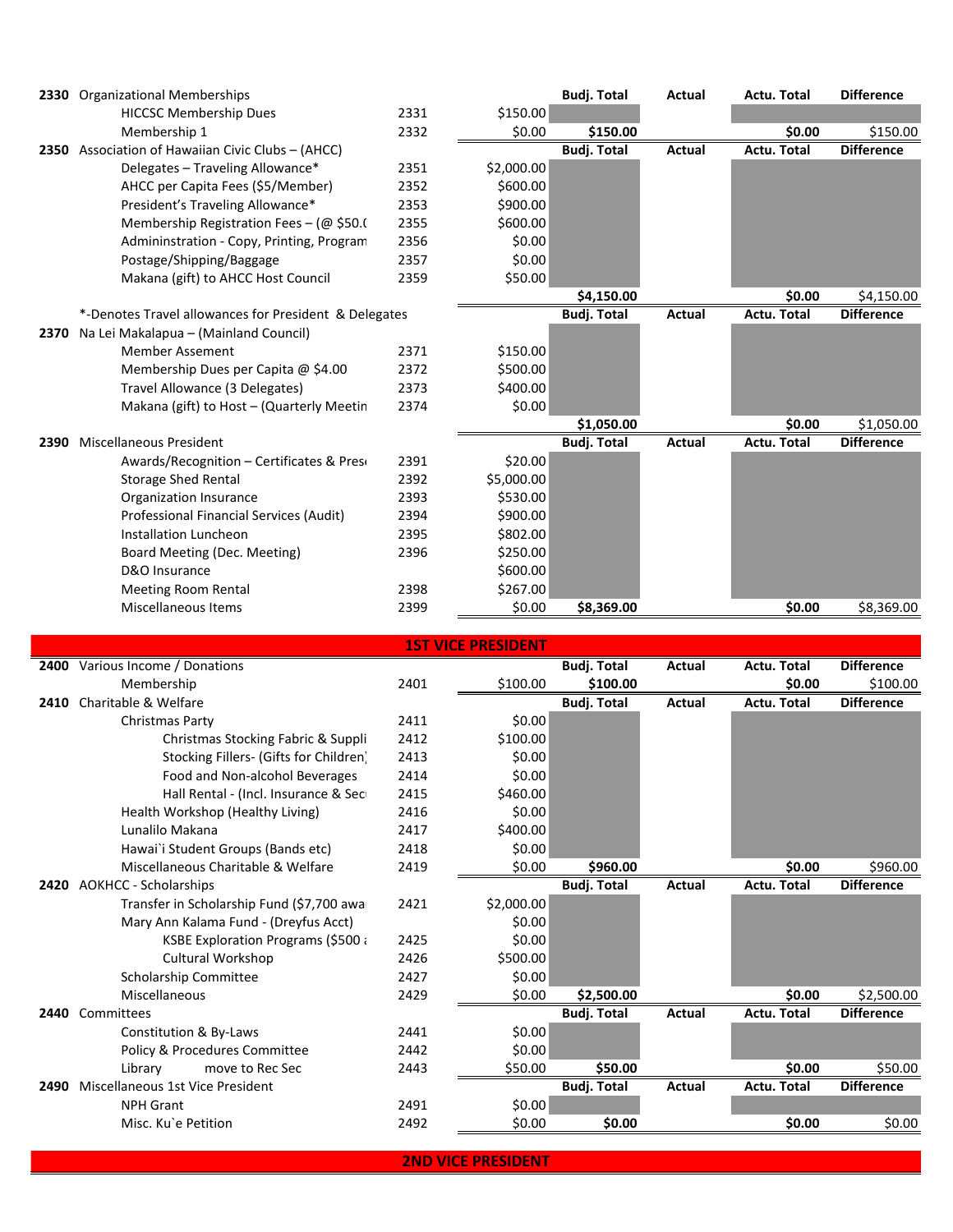|      | 2600 Various Expenses from Income / Donations / Fundraising |              |            | <b>Budj. Total</b> | Actual | <b>Actu. Total</b> | <b>Difference</b> |
|------|-------------------------------------------------------------|--------------|------------|--------------------|--------|--------------------|-------------------|
|      | <b>Fire Extinguishers</b>                                   | 2601         | \$100.00   |                    |        |                    |                   |
|      | Equipment (Tables, Chairs, Grill) Purchase                  | 2602         | \$0.00     |                    |        |                    |                   |
|      | Miscellaneous Expense 1                                     | 2608         | \$0.00     |                    |        |                    |                   |
|      | Miscellaneous Expense 2                                     | 2609         | \$0.00     | \$100.00           |        | \$0.00             | \$100.00          |
|      | 2610 Community Workshops/ Na Mea Hawai`i                    |              |            | <b>Budj. Total</b> | Actual | Actu. Total        | <b>Difference</b> |
|      | <b>Cultural Arts</b>                                        | 2611         |            |                    |        |                    |                   |
|      | Keiki, Kamali'i                                             | 2612         |            |                    |        |                    |                   |
|      | Olelo Hawai`i                                               | 2613         |            |                    |        |                    |                   |
|      | Hula                                                        | 2614         |            |                    |        |                    |                   |
|      | Mele                                                        | 2615         |            | \$0.00             |        | \$0.00             | \$0.00            |
| 2620 | Ho'olaule'a - Alondra Park Festival                         |              |            | <b>Budj. Total</b> | Actual | <b>Actu. Total</b> | <b>Difference</b> |
|      | Boutique (Vendors)                                          |              |            |                    |        |                    |                   |
|      | Booth Fees - (Incl. Insurance)                              | 2621         |            |                    |        |                    |                   |
|      | Miscellaneous Expense                                       | 2622         |            |                    |        |                    |                   |
|      | <b>Opportunity Drawing</b>                                  | 2623         |            |                    |        |                    |                   |
|      | Food Booth                                                  |              |            |                    |        |                    |                   |
|      | Booth Fee (Incl. Insurance)                                 | 2624         |            |                    |        |                    |                   |
|      | <b>Food Supplies</b>                                        | 2625         |            |                    |        |                    |                   |
|      | Food Items (Not for sale - Workers                          | 2626         |            |                    |        |                    |                   |
|      | Reefer Truck / Ice / Equipment                              | 2627         |            |                    |        |                    |                   |
|      | Table / Chairs Rental                                       | 2628         |            |                    |        |                    |                   |
|      | Miscellaneous Expense                                       | 2629         |            |                    |        |                    |                   |
|      | Na 'Opio Game / Tattoo Booth                                |              |            |                    |        |                    |                   |
|      | Booth Fees - (Incl. Insurance)                              | 2630         |            |                    |        |                    |                   |
|      | <b>Game Supplies</b>                                        | 2631         |            |                    |        |                    |                   |
|      | <b>Tattoo Supplies</b>                                      | 2632         |            |                    |        |                    |                   |
|      | Miscellaneous Expense                                       | 2633         |            |                    |        |                    |                   |
|      | Advertising                                                 | 2634         |            |                    |        |                    |                   |
|      | <b>HICCSC Opportunity Drawing</b>                           | 2635         |            |                    |        |                    |                   |
|      | Truck w/Fuel - Rental                                       | 2636         |            |                    |        |                    |                   |
|      | Miscellaneous<br>Miscellaneous                              | 2637<br>2638 |            | \$0.00             |        | \$0.00             | \$0.00            |
|      | 2640 Aha`aina                                               |              |            | <b>Budj. Total</b> | Actual | <b>Actu. Total</b> | <b>Difference</b> |
|      | Garden Grove Community Center - Hall R                      | 2641         | \$3,000.00 |                    |        |                    |                   |
|      | Security                                                    | 2642         | \$500.00   |                    |        |                    |                   |
|      | Makana (gifts) - (kumu, students, guests)                   | 2643         |            |                    |        |                    |                   |
|      | Food Items                                                  | 2644         | \$1,600.00 |                    |        |                    |                   |
|      | Alcohol / Non-alcohol Beverages                             | 2645         | \$400.00   |                    |        |                    |                   |
|      | Sundry Items - (Paper Goods, napkins, pla                   | 2646         |            |                    |        |                    |                   |
|      | Miscellaneous Printing - (Program pampl                     | 2647         | \$0.00     |                    |        |                    |                   |
|      | Hula Costumes (Fabric, Adornments)                          | 2648         | \$300.00   |                    |        |                    |                   |
|      | Sound Engineer                                              | 2649         | \$500.00   |                    |        |                    |                   |
|      | <b>Truck Rental</b>                                         | 2650         | \$250.00   |                    |        |                    |                   |
|      | Decoration (tables, centerpieces, etc)                      | 2651         | \$100.00   |                    |        |                    |                   |
|      | Prizes (two \$250)                                          | 2652         | \$500.00   |                    |        |                    |                   |
|      | Video                                                       | 2653         | \$0.00     |                    |        |                    |                   |
|      | <b>Stage Decorations</b>                                    | 2654         | \$600.00   |                    |        |                    |                   |
|      | Miscellaneous                                               | 2655         | \$0.00     | \$7,750.00         |        | \$0.00             | \$7,750.00        |
| 2660 | <b>Bingo Night</b>                                          |              |            | <b>Budj. Total</b> | Actual | Actu. Total        | <b>Difference</b> |
|      | Hall Rental                                                 | 2661         | \$300.00   |                    |        |                    |                   |
|      | <b>Supplies</b>                                             | 2662         | \$600.00   |                    |        |                    |                   |
|      | Food                                                        | 2663         | \$0.00     |                    |        |                    |                   |
|      | Miscellaneous                                               | 2668         | \$0.00     |                    |        |                    |                   |
|      | Miscellaneous                                               | 2669         | \$0.00     | \$900.00           |        | \$0.00             | \$900.00          |
|      | 2670 Pacific Islander Festival (Orange County)              |              |            | <b>Budj. Total</b> | Actual | Actu. Total        | <b>Difference</b> |
|      | Booth Fees / Insurance                                      | 2671         | \$0.00     |                    |        |                    |                   |
|      | <b>Food Supplies</b>                                        | 2672         | \$0.00     |                    |        |                    |                   |